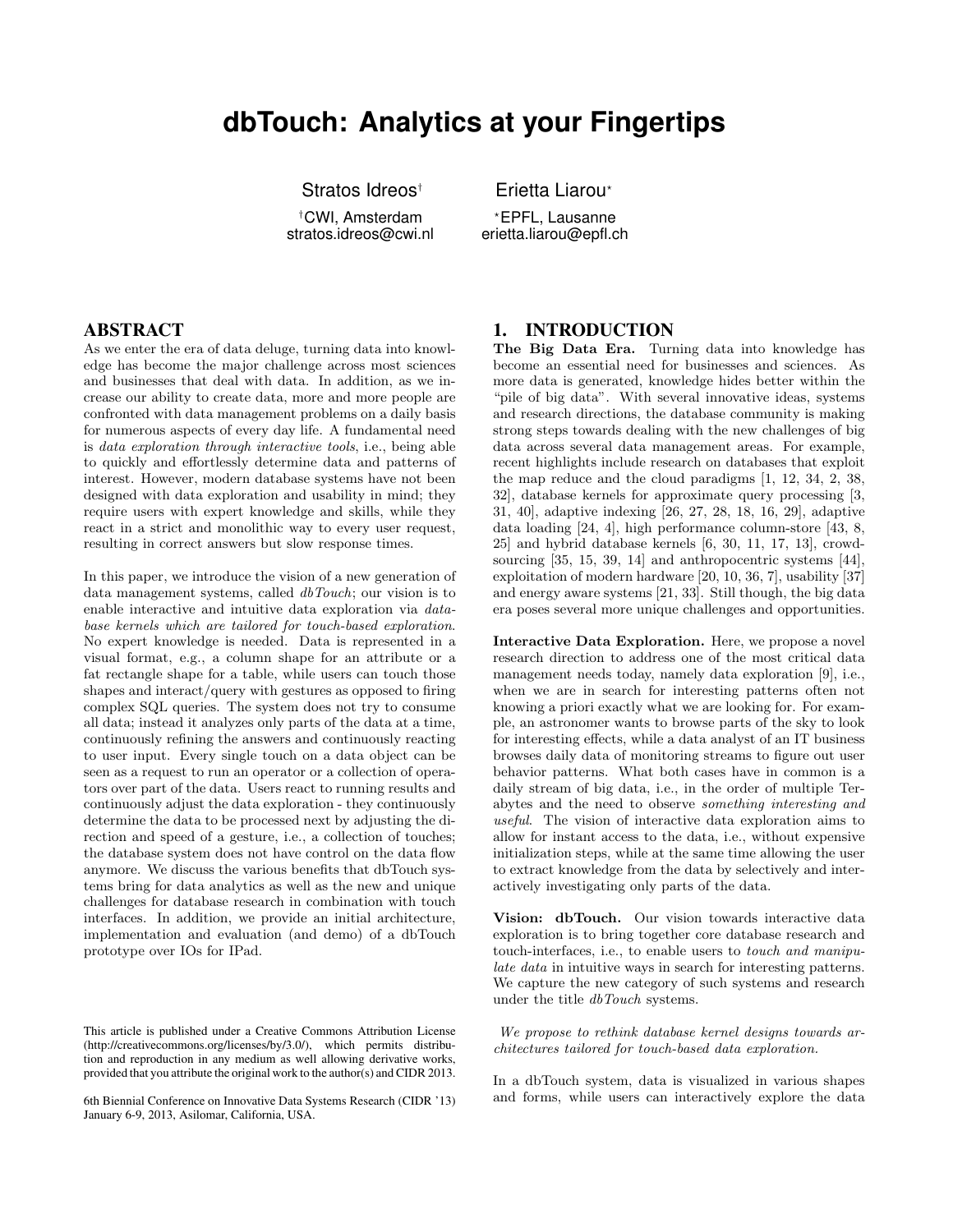via touch input. For example, an attribute of a given table may be represented by a column shape. Users are able to apply gestures on this shape to get a feeling of the data stored in the column, i.e., to scan, to run aggregates on part of the data, or even to run complex queries.

The fundamental concepts of query, query plan and data flow are redefined. The user touch, the gesture evolution, i.e., the speed and the direction of the gesture, determine the data to be processed next and the actions that need to be performed. The system does not try to consume all data; instead, it analyzes only parts of the data at a time, continuously refining the answers and continuously reacting to user input. Every single user touch on a data object can be seen as a request to run an operator or a collection of operators over a part of the data. At the same time, as a gesture, i.e., a collection of touches, evolves and varies in direction and speed, users can determine the data they need to analyze, reacting to intermediate results as they appear on screen. The database system does not have control anymore on the data flow.

The vision is that through the integration of touch gestures and database kernels we enable new ways for users to have a quick look and feel of their data in a natural and interactive way. At the same time, new challenges arise for touchoriented database architectures.

Touch Input. Touch interfaces have already had a tremendous impact at mobile computing. They literally transformed the industry during the past 5 years, starting with Apple's IOs in 2008 and following up with Android from Google, Windows 8 from Microsoft and webOS from Palm (now HP). Although some were skeptic during the initial stages, the immediate and wide adoption of mobile touch based platforms clearly shows the huge potential. The key element is the simplicity and the interactive nature of touch interfaces which result in two fundamental side-effects; (a) more people use and interact with touch interfaces, i.e., people that are not necessarily very familiar with other forms of computing and (b) new kinds of applications appear. This is exactly the same trend we want to achieve with dbTouch. Imagine the simplicity of sliding a finger over a rectangle shape, representing a table on a touch tablet, to scan or to run aggregates over the table instead of trying to figure out the schema and to write SQL queries in text mode.

From Gestures to Query Processing. Naturally, the dbTouch direction creates new research opportunities both in the area of database architectures and in the area of visualization. From a database researcher's point of view there are several fundamental questions to answer. Most critical questions have to do with how we translate touch gestures to database query processing algorithms/operators, i.e., how does dbTouch react in terms of storage and access patterns when we slide a finger or when we zoom-in with two fingers over a column or a table? What is the equivalent of a query? Several challenges arise. For example, when sliding a finger to scan or to run an aggregation over a column, users may choose to slide faster or slower or change the slide speed numerous times or even pause for some time, while they are observing the running results.

The interactive and continuously changing mode in dbTouch is drastically different than what state-of-the-art database systems support; it requires rethinking of core algorithms, while new concepts arise when it comes to interactive query processing. In traditional systems, once a query is posed, the database controls the data flow, i.e., it is in full control regarding which data it processes and in what order, such as to compute the result to the user query. In dbTouch, however, these concepts are blurred. In dbTouch, a query is a session of one ore more continuous gestures and the system needs to react to every touch, while the user is now in control of the data flow.

In addition, other than translating gestures to database algorithms, there are numerous optimization issues that appear in dbTouch. For example, when a user slides a finger over a column with a varying slide speed, then we would like to find a good way and timing to extrapolate the gesture movement and to efficiently access, prefetch and precompute the anticipated data to avoid stalling once the query session resumes or when it moves faster.

Exploiting dbTouch. A dbTouch system is primarily meant to work as an exploration tool, i.e., to speed up understanding of data. For example, a user may choose to load a small data sample directly on a tablet mobile dbTouch system or use the tablet as an interface to a cloud based dbTouch system over the complete data set.

Contributions. Our contributions are as follows.

- 1. We introduce the vision of dbTouch systems for interactive touch-based data exploration.
- 2. We introduce algorithms and functionalities for several basic gestures such as single finger slide to scan or to run aggregates, two fingers zoom-in to progressively get more detailed samples of data, rotate to switch the physical design from row-store to column-store, etc.
- 3. We identify several optimizations, challenges and opportunities in dbTouch systems such as storing and accessing data in several granularities, prefetching data and precomputing results during gestures, incrementally changing the storage layout, etc.
- 4. We provide the first implementation, evaluation and demo of an early prototype dbTouch system over IOs for IPad.

Outline. The rest of the paper is organized as follows. Section 2 discusses the dbTouch vision in more detail along with descriptions of an initial set of gestures and operators for data exploration as well as optimization issues and problems that arise when designing an early dbTouch prototype. Section 3 discusses implementation details and an early evaluation of a prototype over IOs for IPad. Then, Section 4 discusses new opportunities and research directions opened by the dbTouch vision. Section 5 discusses related work and Section 6 concludes the paper. Finally, Appendix A discusses a demo proposal.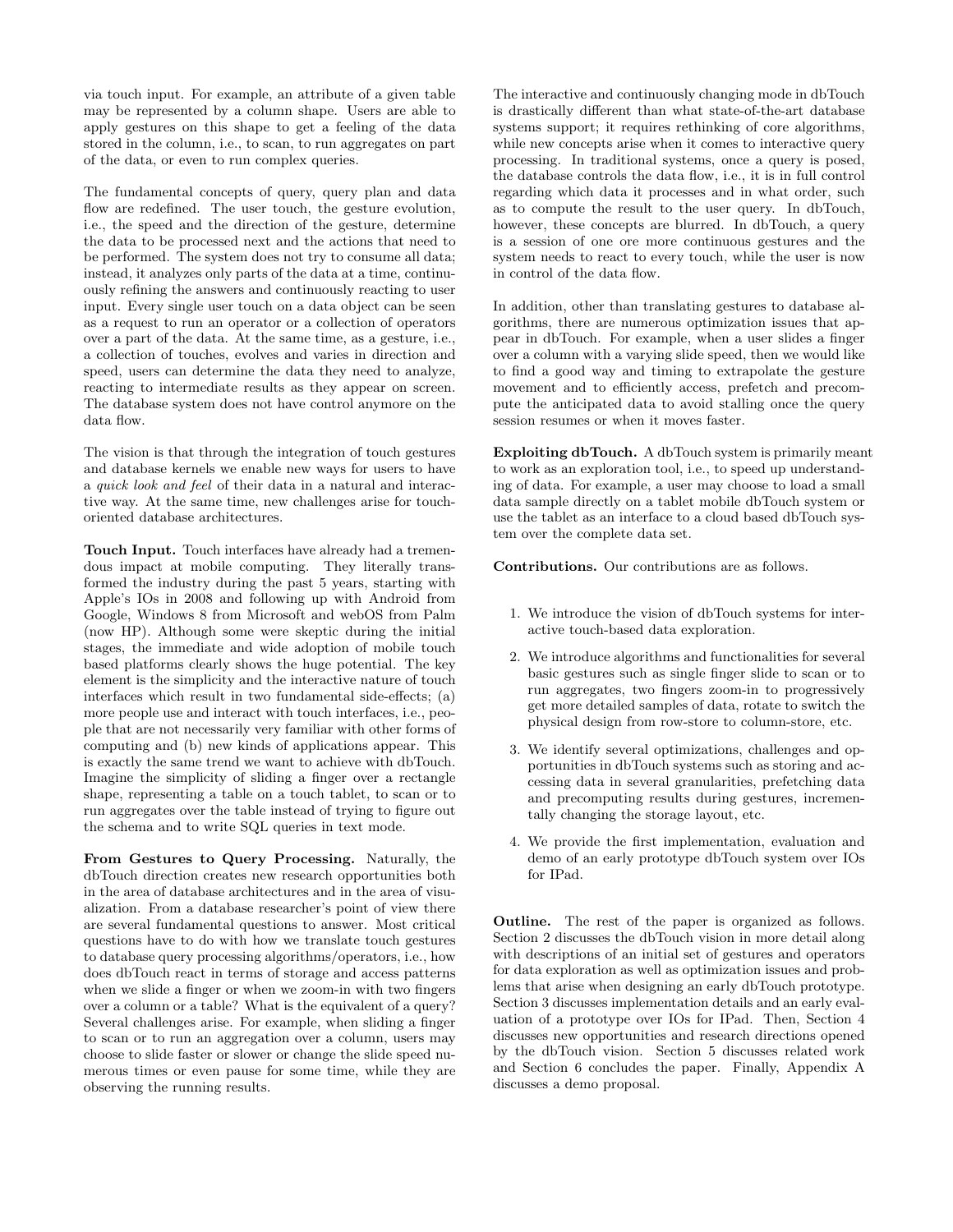# 2. DBTOUCH

This section gives more details on the dbTouch vision such as what is the desired behavior and functionality. We discuss several topics one has to address when designing dbTouch systems such as data and result visualization, mapping of touch to data, query processing via slide gestures, optimizations to enable quick reaction to touch input, data storage and access options and optimizations as well as formulation of complex queries.

# 2.1 Interactive Exploration

One of the main requirements when inspecting data is to get a quick feeling regarding the quality of the data and possible patterns and properties. Not necessarily all data is required at this stage, while at the same time this is not an exact science; it involves a lot of intuition from the analyst which is why many people claim that (big) data analysis is a kind of art [19]. In this way, the key goal of dbTouch is to assist users with data exploration.

In order to promote data exploration, a dbTouch system needs to provide an interactive feeling to the user, i.e., giving the illusion that the user is indeed "touching the data" in real time. This increases user satisfaction and ease of using the system. To achieve this goal, dbTouch actions should not be monolithic actions that consume big piles of data at a time, resulting in significant delays in response times. Instead, they should be incremental and adaptive actions that can give quick results back to the user. In turn, users react to those results and adjust their gestures accordingly, effectively promoting interactive data exploration through the continuous interaction of the user with base data and results produced.

The above goal of interactive data exploration requires a combination of both low level query processing actions and visualization techniques for properly visualizing data and intermediate results. Good query processing techniques improve the response times of the system when reacting to user requests (gestures), while good visualization techniques improve the response time of the user when reacting to results produced by the system.

# 2.2 Front-end

We begin our description of dbTouch systems by discussing the front-end part of the system, i.e, what users experience and what they expect when interacting with a dbTouch system. This is drastically different than the standard SQL interfaces and impacts design decisions for the underlying dbTouch kernel.

Data Objects. The main interaction of a user with a dbTouch system comes by interacting with data objects. Objects appear on the touch screen, while a user can apply gestures on these objects. For simplicity and ease of presentation, in the rest of this section, we assume one of the most straightforward visualization options for data objects, i.e., data appear in a relational-like way; tables are represented as (fat) rectangles and attributes are represented as columns. For example, Figure 1 shows several examples of column representations and gestures. Data objects are abstract representations of the data. For example, in Figure 1 we see that the actual data is not visible. A single column of



Figure 1: Examples of dbTouch gestures.

a height of only a few centimeters may represent an attribute in a table with several millions of tuples. The actual data become visible only during query processing, i.e., by applying one or more gestures on a data object. As we discuss later on, the fact that a small object represents many tuples has implications on data storage and data access options when designing a dbTouch kernel for data exploration.

dbTouch in Action. A snapshot of our dbTouch prototype in action is shown in Figure 2. In general, several objects may be visible at any time, representing data (columns and tables) stored in the database. The user has the option to touch and manipulate whole tables or to visualize and work on the columns of a table independently for more fine grained access and analysis. In the example of Figure 2, the user sees three columns of the same table, each one visualized as a separate rectangle and with a different color. In the right hand-side screen-shot of Figure 2 the user has applied a zoom-in gesture over the blue data object for a more fine grained exploration on this column.

Schema-less Querying. Contrary to traditional database systems, in a dbTouch system users do not need to know the database schema. The various data objects convey the schema information at a high level, giving a glimpse to the user regarding what kind of data is available for exploration; just by glancing at the touch screen, users can immediately know how many tables and columns exist. Applying query processing gestures is possible without any further knowledge. Discovering the schema in more detail is part of the exploration process. For example, a single tap anywhere on a column data object reveals a single column value, allowing to easily recognize the data type of the column. The exact value that appears depends on the exact location touched (to be discussed later on). Similarly, a single tap anywhere on a table data object reveals a full tuple, allowing to easily recognize what kind of attributes are contained in this table. As we discuss later on, users can break down tables into a several single columns or groups of columns, affecting the underlying storage. Other important properties such as attribute and table names as well as foreign key relationships between tables can be visualized on demand or permanently depending on user preference. Overall, contrary to traditional systems, exact schema information in a dbTouch system is less important to the user; one simply needs to look at the screen for a column or table which might be interesting and start touching it.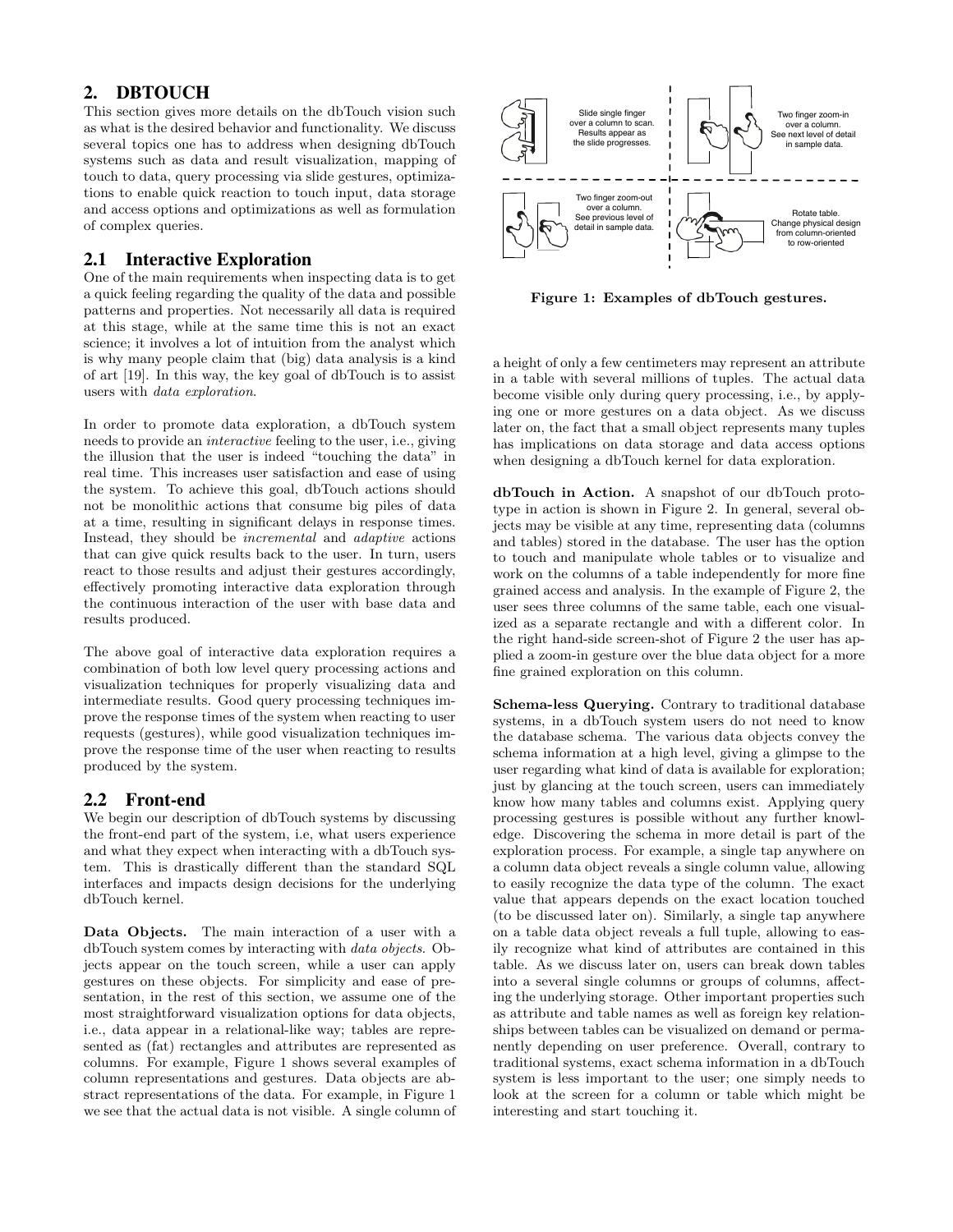

Figure 2: Screen-shot of dbTouch during an interactive scan via a slide gesture. Before (left side) and after (right side) a zoom-in gesture on the column represented by the blue object.

Visualizing Data. Naturally, the kind of visual representation used can vary. Here, we use a simple, relational-like, representation to introduce the dbTouch vision but other options are definitely worth studying and may better match certain data sets depending on the application. This issue is discussed more in Section 4.

#### 2.3 Slide to Explore

Having discussed how data is visualized, we now continue to describe how one can start exploring the data via simple gestures.

Slide. The main query processing gesture in dbTouch is the slide gesture. It brings several opportunities as well as several optimization problems regarding both data storage and data access decisions when designing a dbTouch system. The upper left part of Figure 1 depicts an example of the slide gesture; the idea is that a user slides a single finger over a data object to point at data to be processed. In fact, a slide gesture is a collection of several single touch actions. dbTouch reacts to every single touch and processes data continuously as the gesture evolves. There are no restrictions on how long a slide gesture lasts or on what is the start and the end point of the gesture. In addition, there are not restrictions on what is the direction and the speed of the slide; these are all "query parameters" that the user may vary and adjust on-the-fly.

Scan and Aggregates. The most basic action when having a first exploratory look at a new set of data is achieved either by having access at the actual data values, i.e., by a plain scan, or by running a few simple aggregations. In both cases, dbTouch accesses base data and either delivers the actual data as is (in the case of a plain scan) or it computes a running aggregate and continuously updates this result (in the case that an aggregation query is chosen). Both queries are realized via a slide gesture over the data object the user is interested in. The slide speed, the data object size and the exact area touched determine the actual data of the underlying base column or table to be processed. More complex queries and considerations regarding data access and storage are discussed later on.

Query Processing. Contrary to traditional systems, querying dbTouch is not a monolithic action; not all data are processed in dbTouch, while query processing may stop at any time. The points touched by the user define the data to be processed. Users do not declare a query, then pose it and then wait for an answer. Instead, users define the query they wish to run by choosing a few query actions (say an scan or an aggregate for simplicity) and then they start a slide gesture over a column or a table.

In analogy with traditional database kernels, the slide gesture is equivalent to the next operation where an operator requests the next tuple to process. The difference is that instead of having a predefined plan on how to go through the data, now the users are the ones who trigger those next actions. They do so at a varying speed and with the option to go back and forth over the same data areas or even pause and begin again from an arbitrary data entry; now users have full control on the data flow of what would be the equivalent of a query plan in a traditional system.

Slide Example. Figure 2 shows a slide gesture in action in our dbTouch prototype. The gesture is applied on the blue data object in Figure 2 and results appear as the gesture progresses. The screen-shot is taken directly from the IPad where we tested our prototype using the screen-shot functionality of XCode. Naturally, the actual user finger is not visible in Figure 2; in this case the user slides a finger starting from the top of the blue object all the way to the bottom of the object with a single continuous movement.

Inspecting Results. A key element is how results are delivered to the user. Figure 2 depicts an example where results appear as the user touches the data object. Results appear in place, i.e., as if every single result value pops up from the position in the data object where the raw value responsible for this result lies. In fact, result values are typically shifted slightly sideways from the exact touch location such as to avoid being hidden below the user finger. Soon after a result value becomes visible, it subsequently fades away, making room for more results to be inspected. For example, in the screen-shot of Figure 2, the result values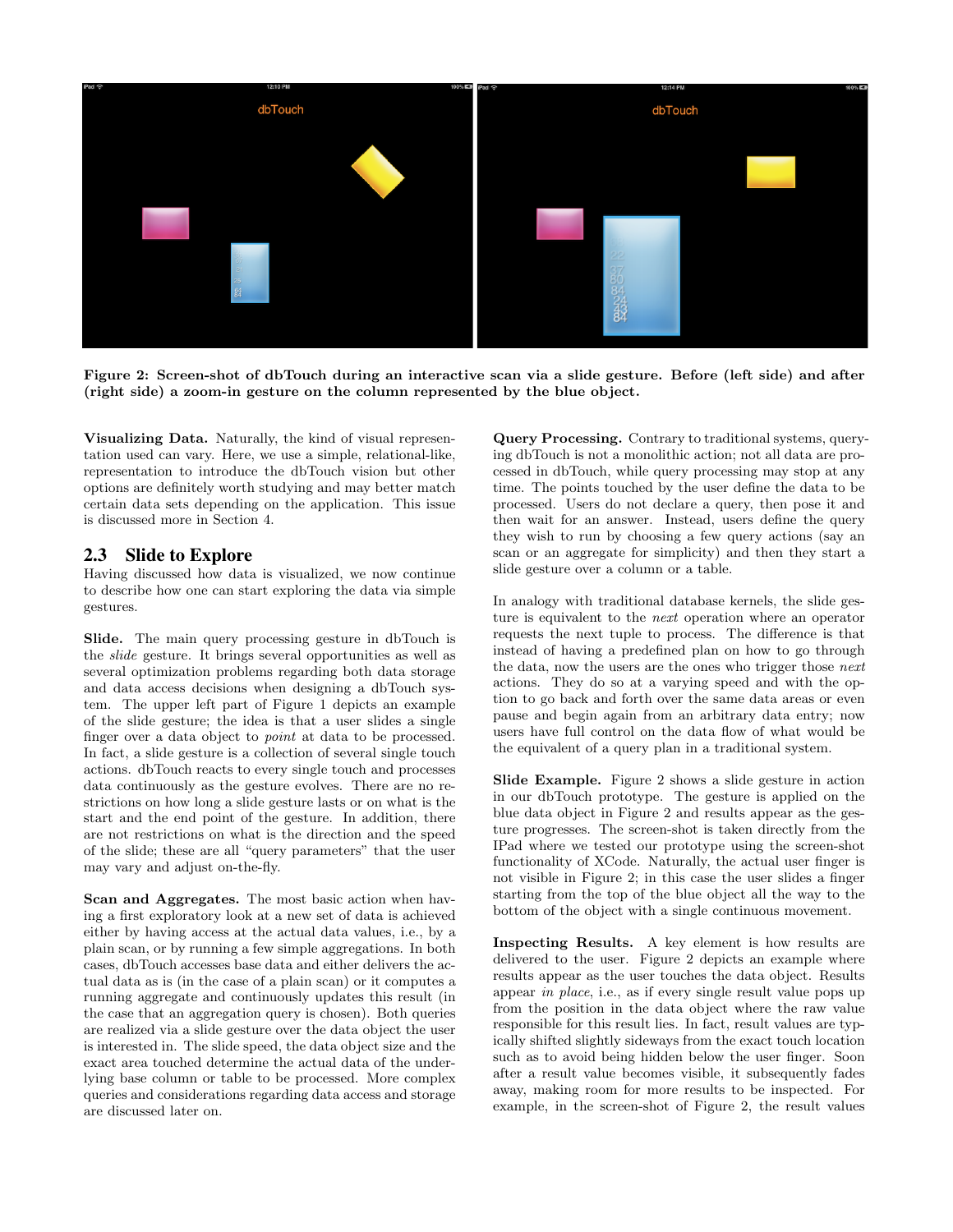which appear at the upper part of the blue data object are almost faded out; the effect is most visible to the upper most data values. This is because the slide gesture in this particular example began from the upper part of the blue object and continued to the bottom part. In this way, the most recently touched data entry is responsible for the most bold result value visible. With results appearing and disappearing in place and dynamically as the gesture evolves, dbTouch gives the feeling of interactive exploration, i.e., only data entries which are touched are being processed and only when touched; this is fully under the control of the user.

Challenges. There are several issues regarding how to design and optimize a dbTouch system with a strong exploration behavior; How should data be stored and accessed? What happens when the slide patterns such as speed and directions change? Which data tuples exactly do we process with every touch? How to maintain quick response times? The rest of this section discusses initial ideas for those issues and brings up open research problems for the efficient design of dbTouch kernels.

#### 2.4 From Touch to Tuple Identifiers

A key step in a dbTouch system is in translating the location of a touch over a data object to a tuple identifier of the table or the column represented by the object, i.e., determining which data entry corresponds to the touch and thus which data entry should be processed next. For ease of presentation, consider a simplification of the slide gesture, i.e., a single tap gesture. With a single tap over a data object, dbTouch accesses a single data entry, i.e., in the case of a plain scan query, a single result value appears and fades away (as in Figure 2). A slide gesture can be seen as multiple continuous single taps in successive positions of a data object.

Object Views. In order to translate the location of a touch to a tuple identifier, dbTouch exploits the view concept of modern touch-based operating systems. Views are placeholders for visual objects. In turn, each view can be placed in a master view, forming hierarchies. Each view has a set of properties associated with it which are readily accessible by the touch OS, such as the size of the view, the location of the view within its master view, what kind of gestures are allowed over the view, etc. Within each view, visual objects and gestures can be treated independently to the master view. The touch OS allows for exact identification of the location where a touch appears within a view.

Mapping a Touch to a RowID. In dbTouch, each data object visualized corresponds to a different view. dbTouch adds a number of properties to each view, e.g., the number of data entries in the underlying column or table, the data type(s), the data size, etc. In this way, once a touch is detected in a given view corresponding to a dbTouch data object, dbTouch determines the location of the touch within the corresponding view. Subsequently, it determines the respective tuple identifier using the knowledge of the current size of the view and the knowledge of the total number of tuples in the actual data object; once we know the relative location based on the current view size, we can calculate the relative location (i.e., the tuple identifier) within the actual data object by applying the Rule of Three. Thus, if the touch location is  $t$ , the size of the data object is  $o$  and the number of total tuples is  $n$ , then the tuple identifier we are looking for is  $id = n * t/o$ .

When a data object refers to a single column, then only the height dimension is used to determine tuple identifiers; this is both for the touch location and for the view size. When a data object refers to a full table or to a collection of columns of a given table, then often both dimensions are needed. For example, with a vertical slide over a full table the user would see a similar result as in the example of Figure 2; the difference is that now dbTouch returns tuple entries as opposed to single column entries. In this case only the height dimension is needed. With a horizontal slide, on the other hand, we use both dimensions to slide through the attributes values of a given tuple entry; the tuple identifier is determined via the height, while the attribute seen is determined by the relative width of the touch location within the view. In addition, if a data object is rotated such as it lies horizontally, then a horizontal slide is used to scan through the data. However, nothing changes regarding the mapping of touches to tuple identifiers; when we rotate an object, then we only change its positioning within its master view; thus touches and identifiers calculated relative to the object view are not affected.

#### 2.5 Data Access and Touch Granularity

We now proceed to discuss in more detail how data is accessed when applying gestures.

Touch to Explore. The goal of data exploration is not a complete view of the data, rather a quick glance at the data and a quick discovery of possible interesting patterns. The main idea is to guide users to quickly and easily figure out interesting data areas. Thus, running scans and queries over complete columns and tables brings slow response times which hinder exploration.

Touching Samples. In this way, a slide gesture in dbTouch results in only a sample of the data being processed even if a user slides through the whole area of a data object. The sample is distributed over the complete data set depending on how the slide gesture progresses, i.e., the touch locations registered determine the data to be processed. Every single data object visualized as an object of a few centimeters may correspond to data of say several million entries. However, for each possible size of a visual object, there is a limited amount of touch locations which can be registered and thus there is a limited amount of tuples which can be mapped and processed. These limitations are there purely due to physical constraints (e.g., finger and object size). Of course, a dbTouch system can give the option to the user to on demand vary the touch granularity, i.e., how many tuples correspond to each touch, as well as to change the size of the object. In addition, dbTouch systems need to take into account the above considerations when deciding how to store and how to access data. We discuss these issues and options later on.

Exploration Speed. Assuming for simplicity slide gestures that start from one end of a data object and go with a steady speed all the way to the opposite end, then the data entries processed are equally distributed over the complete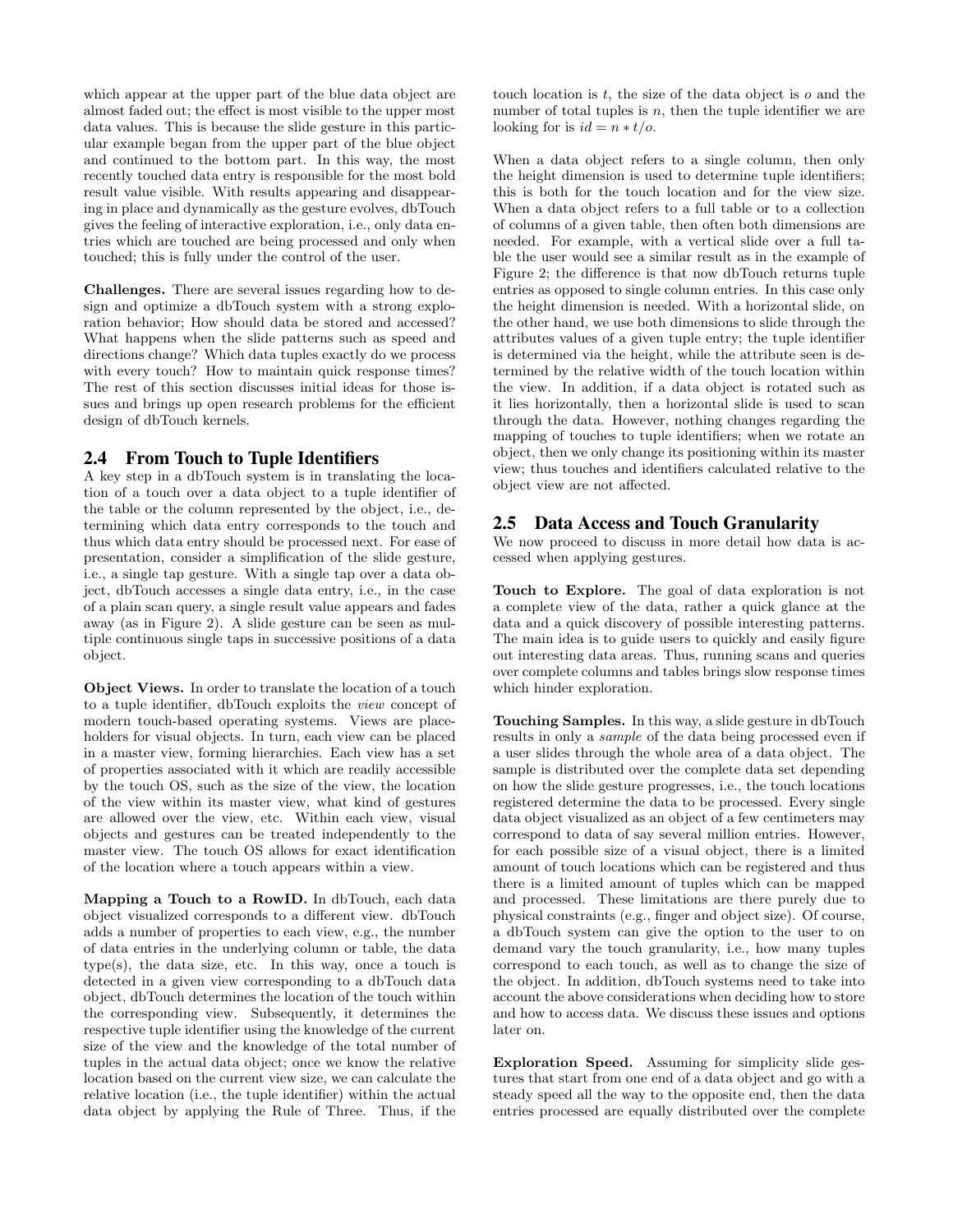data set. A faster slide results in fewer tuples processed as less touch inputs are registered. On the contrary, a slower slide over the same data object results in more tuples accessed; this is because more touches are recognized and more successive positions can be mapped to tuple identifiers of the underlying data. In this way, the slide speed determines the granularity of the data observed.

In addition, there are no restrictions to how a gesture progresses. For example, after starting with a given speed, users may pause the gesture, e.g., because an interesting value is observed. Then, they can go back and forth in this data area at a much slower speed to observe the data at a more fine grained granularity. Overall the user has the freedom to "walk" over the data in any direction and speed. This is drastically different to how a typical database system processes data, i.e., one tuple after the other in the order they are stored in base data. dbTouch systems need to follow the user touch which might mean that some data entries are skipped during query processing but there is no guarantee that the user will not decide to go back and request those entries a few seconds later. This has implications to both how we should store and how we should access data in a dbTouch system. This issue is discussed in more detail in the next sections.

Zoom-in/Zoom-out. As we discussed, a given object size restricts the amount of data a user can access. Users may change the size of an object using the zoom-in and the zoomout gestures. This allows to increase and to decrease respectively the granularity of the data processed from a given data object, i.e., it can be seen as accessing varying samples of the same data. Figure 1 depicts examples of those gestures. With a zoom-in gesture the respective data object becomes bigger. As a result, there is more area to touch and thus a more fine grained access to the underlying data; with a bigger visual size, there is a bigger number of positions to map to tuple identifiers. For example, the right hand-side screenshot in Figure 2 depicts a slide over the blue column after a zoom-in operation; more data results appear compared to the slide in the left hand-side screen-shot in Figure 2. The zoom-out gesture works in exactly the opposite way, resulting to a smaller data object and thus to a more high level view of the data when applying slide gestures. Zoom-in and zoom-out gestures can be used in combination with slide gestures of a varying speed for significant flexibility when exploring data, allowing the user to drill down on selected data areas adaptively and on demand.

## 2.6 Storing and Accessing Data

We continue the dbTouch introduction with a discussion on ideas regarding how data should be stored.

Gesture Evolution. A key element in dbTouch is how we scroll through the data. Underlying storage and access methods need to be able to adjust to gesture patterns and variations. The goal is to improve the data access time a dbTouch system needs in order to react to a single touch. The progression of the user gestures defines how fast we go from one value entry to the next; users may change the slide speed over time, they may change the direction of the slide or they may even pause the gesture temporarily. In addition, there are no restrictions regarding the start and the end point of a slide gesture. Similarly, there is no restriction regarding how many times a single gesture may go over the same area of a data object.

All the parameters above call for highly adaptive methods for storing and accessing data in order to be able to cope with the numerous variations in gesture characteristics; any data may be accessed at any time.

Physical Layout. dbTouch does not pose any particular restrictions on the underlying storage model. It can be row-store, column-store or a hybrid format. One useful design decision we use in our current prototype is that fields are fixed-width per attribute. This technique has been pioneered in modern column-stores and is currently applied to hybrid systems as well. Essentially, using fixed-width values per attribute allows for a much easier calculation of data locations without having to access metadata information as it happens with more traditional slotted pages layouts. In dbTouch, fixed-width fields allow for a faster mapping of touch locations to tuple identifiers. In this way, the underlying storage layout used in our current dbTouch is matrixes. Each matrix may contain one or more columns and each column contains fixed-width fields. The matrixes are dense and each matrix is associated with a given data object.

Sample-based Storage. As we discussed, query processing in dbTouch via slide gestures is equivalent to processing a sample of the underlying data. Even when a slide touches the whole area of the target data object, the size of the object and the speed of the gesture progression result in a given sample factor. In a traditional system, data is stored in a single base column or table. However, in dbTouch, accessing data at a coarse granularity directly from the base data may result in loading a significant amount of data which is not needed for the current query. As a result performance is hindered and the user does not get all the performance benefits of not touching the whole data set.

A better approach would be to store separately various different samples of the base data and depending on the object size and gesture speed feed from the proper copy, minimizing the auxiliary data reads. Similar ideas have appeared in Sciborg [40] about storing hierarchies of samples. In dbTouch, however, the problem becomes more complex as, given the potential continuous variation of the slide parameters, dynamically choosing and switching between various copies of the data becomes a critical issue.

Prefetching Data. An interesting optimization is that of prefetching when a slide gesture pauses or slows down. dbTouch can extrapolate the gesture progression (speed and direction) and fetch the expected entries such that they are readily available if the gesture resumes. Prefetching is more important when a slide gesture is used for aggregation operations where more computation is involved or of course if the slide gesture is used for more complex queries involving several operators and data objects (to be discussed later on).

Caching Data. In addition, caching can be exploited such that dbTouch is ready if the user decides to re-examine a data area already seen. dbTouch needs to observe the gesture patterns and adjust the caching policy according to the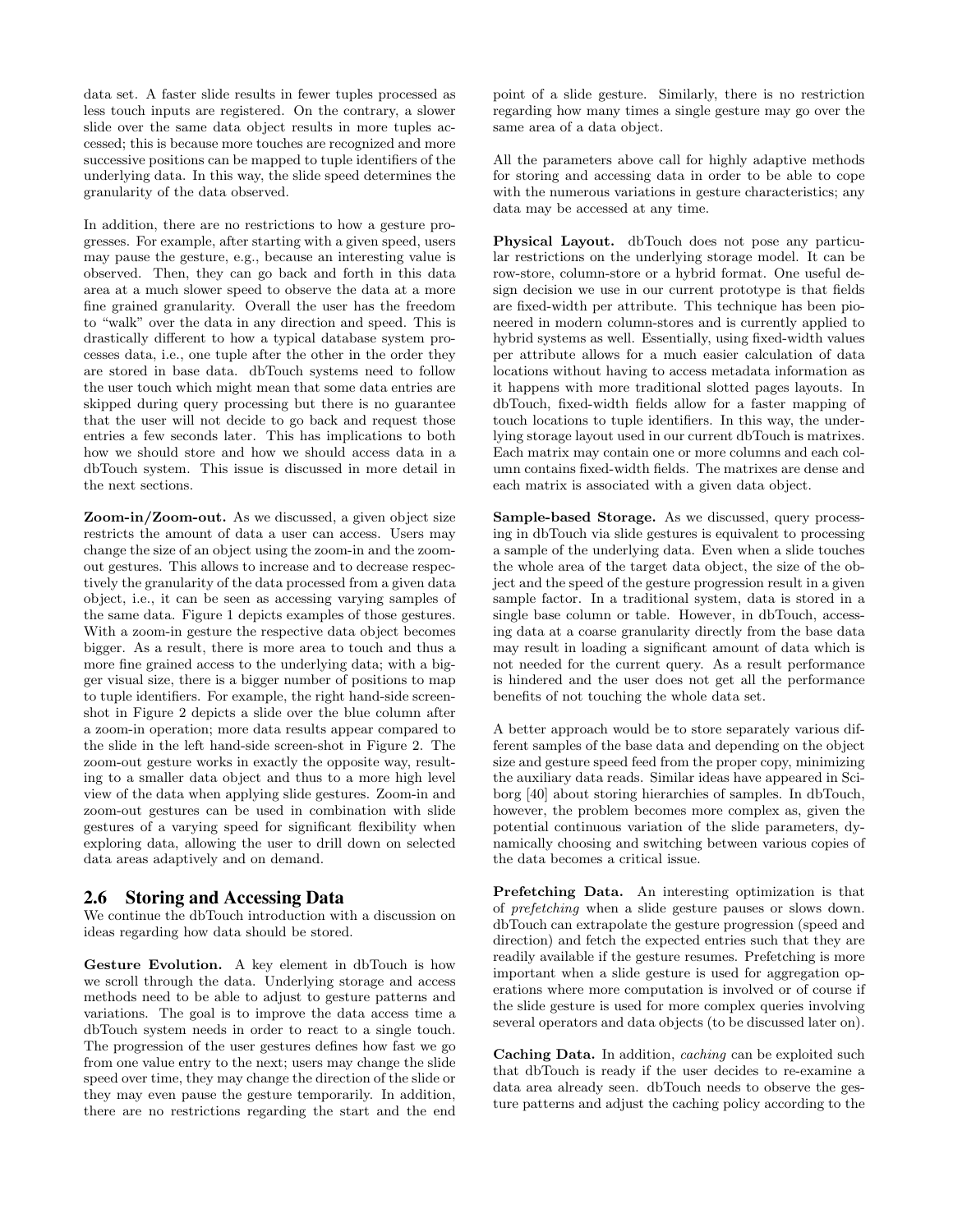expected progression of the gesture. In addition, caching may be used in order to create a new copy (sample) of the data which will allow dbTouch to answer future queries requesting data at a similar granularity.

Indexing. Creating and exploiting indices for dbTouch systems is an exciting topic. When querying an indexed column or sets of columns, then the slide gesture becomes the equivalent of an index scan. Having a hierarchy of samples directly affects indexing decisions; for example, dbTouch can maintain a separate index for each sample level, treating each copy separately depending on how often index support is needed for this copy. Similarly, switching between the various indexes during a single slide of a varying speed becomes a challenging issue.

## 2.7 Interactive Summaries

A more advanced use of the slide gesture in dbTouch is the exploitation of interactive summaries. The idea is that when sliding through a data object, dbTouch returns a summary of  $x$  items as opposed to simply returning a single data entry which corresponds to the exact touch location. The summary is defined as an aggregate value of several consecutive data entries. When during a slide we register position p which corresponds to tuple identifier  $id_p$ , then dbTouch scans all entries within the tuple identifier range  $[id_p - k, id_p + k]$  and calculates a single aggregate value. Parameter  $k$  can be defined by the users according to their exploration requirements as well as by system parameters. For example, when fetching a given data item, we would like to also exploit all items within the same cache line. Similarly, the kind of aggregation used can be defined by the user. A good default choice is to perform an average aggregation.

Essentially, interactive summaries open two opportunities for data exploration. First, they allow users to "touch" and inspect more data with each single touch. Second, they allow for a quick inspection of properties and patterns on small/controlled groups of data, while also observing differences in patterns across different data areas of the same object on demand.

## 2.8 Schema and Storage Layout Gestures

Part of the exploration process involves changing the schema or the layout of the data for organization or for performance reasons. With the data visualized as objects in a touch screen, users can move data around using pan gestures and group or ungroup specific data objects. For example, one can create a table by drag and drop actions in a table placeholder object where independent columns can be dropped.

More interestingly, dbTouch allows users to vary the layout of individual tables using the rotate gesture (see Figure 1). Rotating a row-oriented table changes its physical layout to a column-store structure by projecting all attributes to individual arrays (and vice versa). The effects of the rotation gesture are also applied by simply rotating the tablet device itself for an even more interactive experience. Similarly, a user can project a specific column out of a fat table by dragging the column out of the table. It can be sent to an individual array or simply to a smaller table allowing the user to experience faster response times by going only through the needed data. The net result is that the dbTouch user can take control over performance parameters in an intuitive and interactive way.

A critical parameter is the interactive and adaptive behavior that dbTouch systems should provide. Changing the layout can be done in steps as it is in general an expensive operation, requiring a full copy of the data. Depending on the size of the current object, dbTouch should choose to create the new format for only a sample of the data, giving back to the user a quick response and new data object(s) to query. When and if the user requests for more detail within the new object, e.g., with a zoom-in gesture, then more data can be retrieved from the old layout.

## 2.9 Query Plans and Complex Queries

Up to now, we mainly discussed about simple scans using the slide gesture. However, any kind of complex query is possible.

Complex Queries. For example, the slide gesture can be used in order to run any kind of aggregate over a column object or to perform selections by posing a where restriction to the scan. In addition, multi-column query plans are also possible. Again it is a matter of enabling the proper actions. For example, we can enable where and select actions on one or more columns as well as we can enable a join for a pair of columns. Then, with the slide gesture over one of the columns used with a where action, a user can go through the data and drive the query processing steps. The tuple identifiers captured in the object where we apply the slide gesture define the data processed. Essentially, the same discussion as the one we did for the slide gesture for scans holds here as well, i.e., regarding slide speed, direction, object sizes, etc; the only difference is that here the system needs to perform a more complex computation per data entry as opposed to simply visualizing the touched entry as in the case of a scan.

Joins. Maintaining the interactive behavior during join queries is a challenging topic. The join is primarily a blocking operator as the hash-join is the typical choice. The same is true for hash-based grouping. However, in dbTouch we do not know up front all the data we are going to process. This is only known as the gesture evolves. Subsequently, we cannot use a hash-join as we do not know which data we should use to build the hash table. Of course, we could use the whole input but this would result in a significant delay. As such, exploiting non blocking options is a necessary path in dbTouch. Similarly, caching of hash tables across the various sample copies can enhance future queries.

Optimization. With more complex queries than plain scans and aggregates, optimization plays a crucial role. This is for the same reasons as in traditional databases. The order of operators and the actual physical operators used can have a significant impact. However, contrary to traditional databases, in a dbTouch system we do not know up front how much data we are going to process. When a user initiates a slide gesture for a complex query, only a small part of the data may be processed or even all of the data may be processed.

Not knowing which part of the data is going to be processed makes optimization decisions challenging as for dif-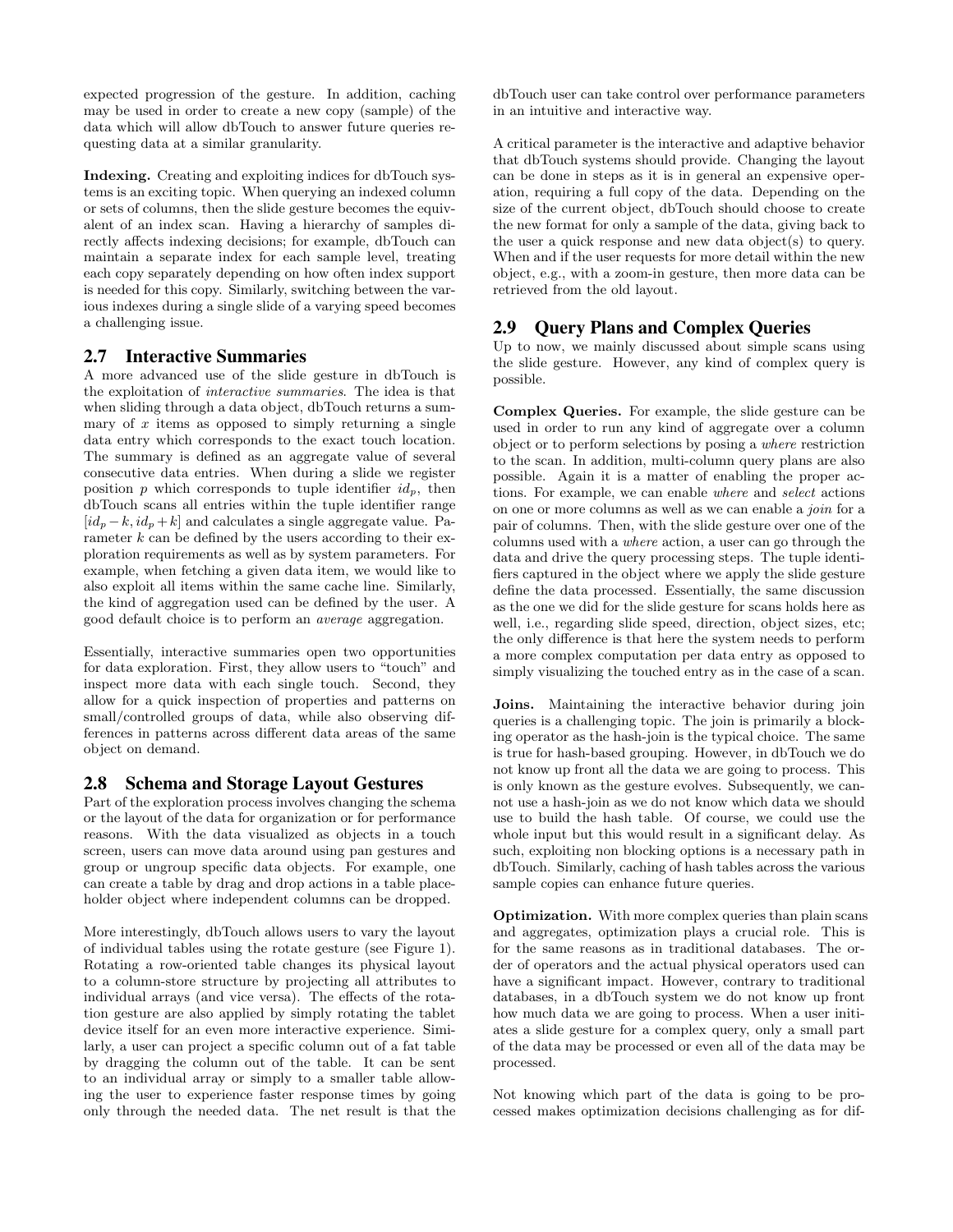

Figure 3: dbTouch system layers.

ferent parts of the data in the same table, different properties may apply. In this way, dbTouch brings an interesting scenario for adaptive optimization approaches that interleave with query execution. dbTouch needs to figure out the proper optimization decisions on-the-fly, while still maintaining good response times. At the same time, as the slide direction and speed evolves dbTouch needs to adapt these decisions to the new data which is processed. Contrary to adaptive approaches for traditional databases, dbTouch does not control the data flow and thus it is much harder to make reliable decisions regarding when to switch to a different query plan.

## 3. DBTOUCH PROTOTYPE

In this section, we briefly discuss the details of our implementation over IOs for IPad and we provide an early evaluation. We build on top of IOs SDK 5.1 (9B176) and we test on IPad 1, while our development environment is XCode 4.3.2 (4E2002).

Implementation. Our current dbTouch prototype is essentially a small prototype database kernel implemented on top of IOs in objective C. In many ways it resembles a hybrid kernel where data is stored in fixed-width dense arrays or matrixes. Similarly to the typical SQL input, parser, optimizer, execution flow of modern database systems, the dbTouch prototype goes through a flow that begins with a touch input, and continues with gesture recognition as opposed to parsing. Then, depending on the gesture, the location touched, the size of the object touched, etc., the proper dbTouch execution methods are called.

Figure 3 shows a high level view of the dbTouch stack and how the various system layers interact. dbTouch feeds from the operating system; once a touch is registered by the operating system, dbTouch takes action to find which data should be processed and what kind of actions should be performed. This flow is not per query as it is in database systems; instead, dbTouch goes through these steps for every touch input on a data object. Our current prototype supports several of the gestures/operators seen in the previous section such as slide or single tap for scan, aggregation and interactive summaries as well as zoom-in/zoom-out for a more detailed or a more high level exploration.

Evaluation. Evaluating a dbTouch system is a challenge by itself mainly due to the interactive nature of the paradigm



Figure 4: Effect of varying object size and slide gesture speed during a slide for interactive summaries.

where a user continuously gives input to the system and drives query processing actions via touch gestures. To give a glimpse on the interaction and exploration properties of our current dbTouch prototype, we provide two experimentation examples which are characteristic of the exploration process.

Varying Gesture Speed. The first experiment observes what happens with a varying speed of applying the basic slide gesture for an interactive summaries query, using an average aggregation and 10 data entries for each summary. The set-up is as follows. A rectangle object in a vertical position represents a column of  $10<sup>7</sup>$  integer values. The height of the object is 10 centimeters. We apply the slide gesture starting from the top end of the object and finishing at the bottom end. We repeat the gesture 3 times. Each time the gesture is completed with a different speed and each time we measure the amount of data entries that appear. Figure 4(a) shows the results. As we slow down the speed of the gesture, we are able to observe/process more data. dbTouch captures more touch input and it can map this input to object identifiers of the underlying data. In this way, a varying gesture speed allows drilling down to detail or getting a high level view of the data. It gives users the power to explore the data and to continuously adjust the exploration properties in an interactive way as results appear.

Varying Object Size. In our second experiment, we test what happens as the size of a data object changes. The set-up is the same as before. This time we apply a zoom-in gesture to progressively increase the size of the data object. For each size, we perform a slide gesture with the same speed (from top to bottom) and observe the amount of data processed. At each step we double the size of the object and we take double the time to complete the slide gesture. Figure 4(b) shows the results. By adjusting the object size we allow for more detail; as the size increases, the same gesture speed allows the inspection of more data. Similarly to our discussion in the previous paragraph, via adjustments of the object size a user can interactively get a more fine grained or a more high level view of the data on demand.

Summary. Overall, dbTouch provides a promising playground to promote interactive data exploration; data analysts can get a quick feeling of the data on demand, while continuously adjusting the exploration parameters and while using only intuitive touch input as opposed to writing SQL scripts.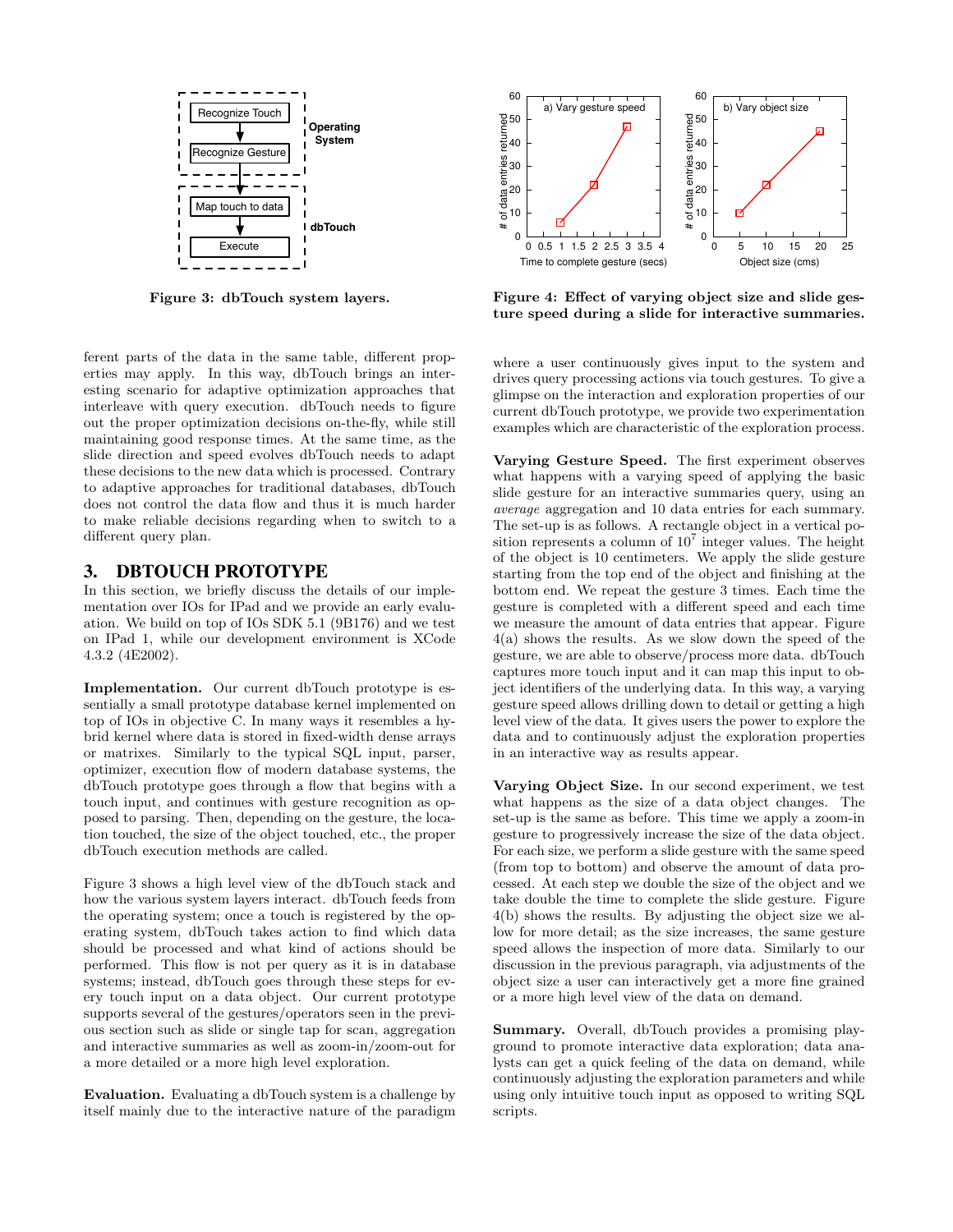# 4. CHALLENGES AND OPPORTUNITIES

The previous sections described the dbTouch vision and discussed several challenges when designing the individual components of a dbTouch kernel. Here, we discuss an additional set of more broad challenges and opportunities.

Interactive Behavior. Most prominently, developing complete touch-based database kernels requires in depth study of optimization and algorithmic choices. The main challenge is in continuously reacting to user input gestures and properly anticipating the next move such as to avoid big stalls. In all cases, the response times to touch events need to be kept low. The whole design of dbTouch kernels should be geared towards an interactive and adaptive behavior. There should always be a maximum possible wait time for a single touch regardless of the query and the data sizes. Approximate query processing in combination with dbTouch may be an interesting direction, i.e., results appear within the expected response time and then they are continuously refined.

Data Visualization. In addition, studying dbTouch across various application-specific data visualization formats and the implications this brings for designing dbTouch kernels is of high importance. The relational-like visualization we used to describe dbTouch in this paper is a generic format but application-specific formats can enhance the user experience as well as the ability to quickly interpret the data. The data visualization community has tremendous results in this area. For example, maps can be used to cluster data based on geographical information. Data may be colored to quickly determine patterns, outliers, etc. In addition, graphs and mind-maps may be used to depict trends and correlations. Regardless of the visualization format, dbTouch needs to maintain its adaptive character and the goal for interactive response times. The main challenge is whether we can create a generic dbTouch kernel which can be used as a back-end to various visualization formats.

Remote Processing. Another interesting direction is the option of remote processing when the touch device is an interface to a cloud or server facility which does the bulk of the query processing. For example, the server may store the base data and the big samples, while the touch device may store only small samples. Then, during query processing dbTouch may use both local and remote data to process queries; as users request more detail, more requests are shipped to the server. Still, though, dbTouch should guarantee low response times. However, sending a new remote request for every single touch input of a long gesture will lead to extensive administration and communication costs. As a result, dbTouch needs to carefully exploit both local and remote data, i.e., use local data to feed partial answers, while in the mean time more fine-grained answers are produced and delivered by the server.

Alternative Interfaces. Finally, studying other forms of input and its implications in creating interactive database kernels is another exciting opportunity. Motion input, speech recognition as well as combinations of those input methods are some of the options. As in the case of visualization formats, the main challenge here is whether it is possible to create a generic adaptive kernel which can be adjusted easily for any input method.

# 5. RELATED WORK

This paper takes inspiration from several research areas related to data management.

Data Exploration. Data exploration has seen significant support during the past decade. Several researchers argue towards exploration based database kernels and propose several directions such as sampling based kernels [3, 31, 40], adaptive indexing [26] and adaptive data loading [24, 4, 5]. Overall, this is a quite promising and largely unexplored research area. dbTouch complements ongoing research efforts by providing a promising alternative when it comes to how users interact with an exploration based database kernel. Ideas such as sampling, adaptive indexing or loading can be exploited in the dbTouch context with new challenges on how to adapt to the dynamic touch patterns in gestures.

Online Aggregation. Online aggregation [22, 38] is also related to dbTouch. In online aggregation the system continuously returns results as they are created. A confidence metric is also calculated and reported, allowing the user to terminate query processing when confidence reaches satisfactory levels. Online aggregation techniques can certainly be exploited in dbTouch; dbTouch brings additional challenges as the user drives the speed of requesting more data and determines the data to be processed dynamically.

Visual Analytics. The idea that simple text mode can hurt usability is not new. Polaris is the pioneering system from Stanford University for visual analytics [41, 42]. In Polaris, there are two distinct features to ease usability and exploration: (a) users can synthesize SQL queries by drag and drop actions and (b) results appear directly in the proper visual format. For example, results can appear directly in a bar graph or in other graph formats depending on the kind of data. The ideas pioneered in Polaris and later commercialized in the Tableau system are directly in line with the dbTouch vision. In addition to Tableau, there are more commercial systems exploiting similar ideas; in particular, Data Clarity and VisuaLinks from Visual Analytics Inc. and the Visual Analytics platform by SAS. All these systems have the same high level goal; they try to provide an easy way to construct queries graphically and to visualize results using the proper format according to the result data.

In all cases above, the underlying database system is a traditional system; what changes is the input method and the visualization of the results. What dbTouch brings is the idea of building database kernels to inherently support touch interfaces and interactive exploration at their core, taking visual analytics one major step further by allowing systems to increase their interactive and exploratory character. Users in dbTouch do not pose a traditional query by pointing in an object and then waiting for an answer. Instead, they drive the query processing actions, working on top of data samples and by continuously defining (touching) the data to be processed next; they have full control of the exploration process.

Data3. Data3 is a recent system which exploits motion sensing [23]. Data3 builds on top of an existing stream engine and allows users to interact with the stream engine using gestures as opposed to using a declarative language.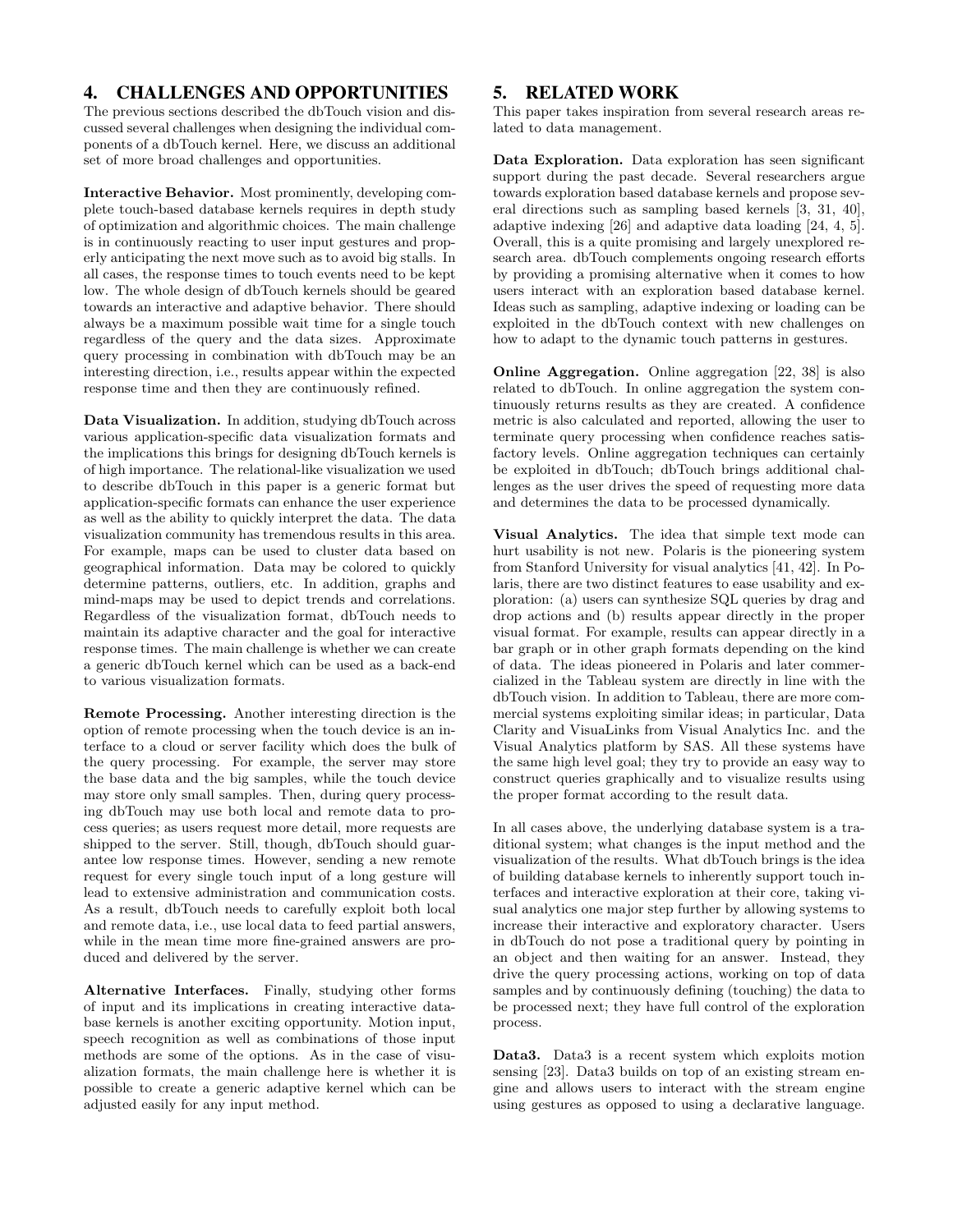Users can define streams and pose continuous queries via gestures. Essentially, Data3 implements an interface to an existing and traditional system. This is still an exciting and crucial step. However, when it comes to database architectures, nothing changes regarding how data is processed or the ability of the system to adapt to user behavior.

On the contrary, the dbTouch vision is about redesigning systems to exploit the new opportunities that appear with the emerging input methods such as touch and motion sensing. In dbTouch, we do not pose traditional queries using a new input method; instead, we envision new ways to process data and a new query processing paradigm all together; users drive the low level query processing actions by pointing to the data that should be processed in every query processing step. This changes drastically the way we should design database kernels and brings several opportunities and challenges for data exploration.

#### 6. CONCLUSIONS

Data exploration has emerged as a critical need in our effort to handle big data and the new stream of applications that rely on data management. Data exploration tools are meant to assist when we are in need to quickly analyze data, not necessarily knowing exactly what we are looking for; the results of one query inspire the formulation of the next query. At the same time, touch interfaces have proven to be extremely successful mainly by promoting usability.

In this paper, we introduce dbTouch, a new research direction towards touch-based database kernels, tailored for interactive data exploration in the big data era. We propose to rethink database architectures towards designs which can cope with the different needs posed by a full-blown touchbased database system. This paper discusses the dbTouch vision and challenges along with several gestures and accompanying exploration-based database operators driven by touch patterns. In addition, we present a dbTouch prototype over IOs for IPad, showcasing the simplicity and intuitive nature of dbTouch. Overall, dbTouch opens a new and completely unexplored territory for database researchers in the path towards big data analytics and insights.

#### 7. REFERENCES

- [1] A. Abouzeid, K. Bajda-Pawlikowski, D. J. Abadi, A. Rasin, and A. Silberschatz. Hadoopdb: An architectural hybrid of mapreduce and dbms technologies for analytical workloads. PVLDB, 2(1):922–933, 2009.
- [2] F. N. Afrati, A. D. Sarma, D. Menestrina, A. G. Parameswaran, and J. D. Ullman. Fuzzy joins using mapreduce. In ICDE, pages 498–509, 2012.
- [3] S. Agarwal, A. Panda, B. Mozafari, S. Madden, and I. Stoica. Blink and it's done: Interactive queries on very large data. In PVLDB, 2012.
- [4] I. Alagiannis, R. Borovica, M. Branco, S. Idreos, and A. Ailamaki. Nodb: efficient query execution on raw data files. In SIGMOD, 2012.
- [5] I. Alagiannis, R. Borovica, M. Branco, S. Idreos, and A. Ailamaki. Nodb in action: Adaptive query

processing on raw data. PVLDB, 5(12):1942–1945, 2012.

- [6] R. Barber, P. Bendel, M. Czech, O. Draese, F. Ho, N. Hrle, S. Idreos, M.-S. Kim, O. Koeth, J.-G. Lee, T. T. Li, G. M. Lohman, K. Morfonios, R. Müller, K. Murthy, I. Pandis, L. Qiao, V. Raman, R. Sidle, K. Stolze, and S. Szabo. Business analytics in (a) blink. IEEE Data Eng. Bull., 35(1):9–14, 2012.
- [7] P. A. Bernstein, C. W. Reid, and S. Das. Hyder a transactional record manager for shared flash. In CIDR, pages 9–20, 2011.
- [8] P. Boncz, M. Zukowski, and N. Nes. MonetDB/X100: Hyper-Pipelining Query Execution. In CIDR, 2005.
- [9] S. Chaudhuri. What next? a half-dozen data management research goals for big data and cloud. In PODS, 2012.
- [10] S. Chen, P. B. Gibbons, and S. Nath. Rethinking database algorithms for phase change memory. In CIDR, pages 21–31, 2011.
- [11] P. Cudré-Mauroux, E. Wu, and S. Madden. The Case for RodentStore: An Adaptive, Declarative Storage System. In CIDR, 2009.
- [12] C. Curino, E. P. C. Jones, R. A. Popa, N. Malviya, E. Wu, S. Madden, H. Balakrishnan, and N. Zeldovich. Relational cloud: a database service for the cloud. In CIDR, pages 235–240, 2011.
- [13] J. Dittrich and A. Jindal. Towards a one size fits all database architecture. In CIDR, pages 195–198, 2011.
- [14] A. Doan, R. Ramakrishnan, and A. Y. Halevy. Crowdsourcing systems on the world-wide web. Commun. ACM, 54(4):86–96, 2011.
- [15] M. J. Franklin, D. Kossmann, T. Kraska, S. Ramesh, and R. Xin. Crowddb: answering queries with crowdsourcing. In SIGMOD, 2011.
- [16] G. Graefe, F. Halim, S. Idreos, H. Kuno, and S. Manegold. Concurrency control for adaptive indexing. PVLDB, 5(7):656–667, 2012.
- [17] M. Grund, P. Cudré-Mauroux, J. Krüger, S. Madden, and H. Plattner. An overview of hyrise - a main memory hybrid storage engine. IEEE Data Eng. Bull., 35(1):52–57, 2012.
- [18] F. Halim, S. Idreos, P. Karras, and R. H. C. Yap. Stochastic database cracking: Towards robust adaptive indexing in main-memory column-stores. PVLDB, 5(6):502–513, 2012.
- [19] P. Hanrahan. Analytic database technologies for a new kind of user - the data enthusiast. In SIGMOD, 2012.
- [20] N. Hardavellas, I. Pandis, R. Johnson, N. Mancheril, A. Ailamaki, and B. Falsafi. Database servers on chip multiprocessors: Limitations and opportunities. In CIDR, pages 79–87, 2007.